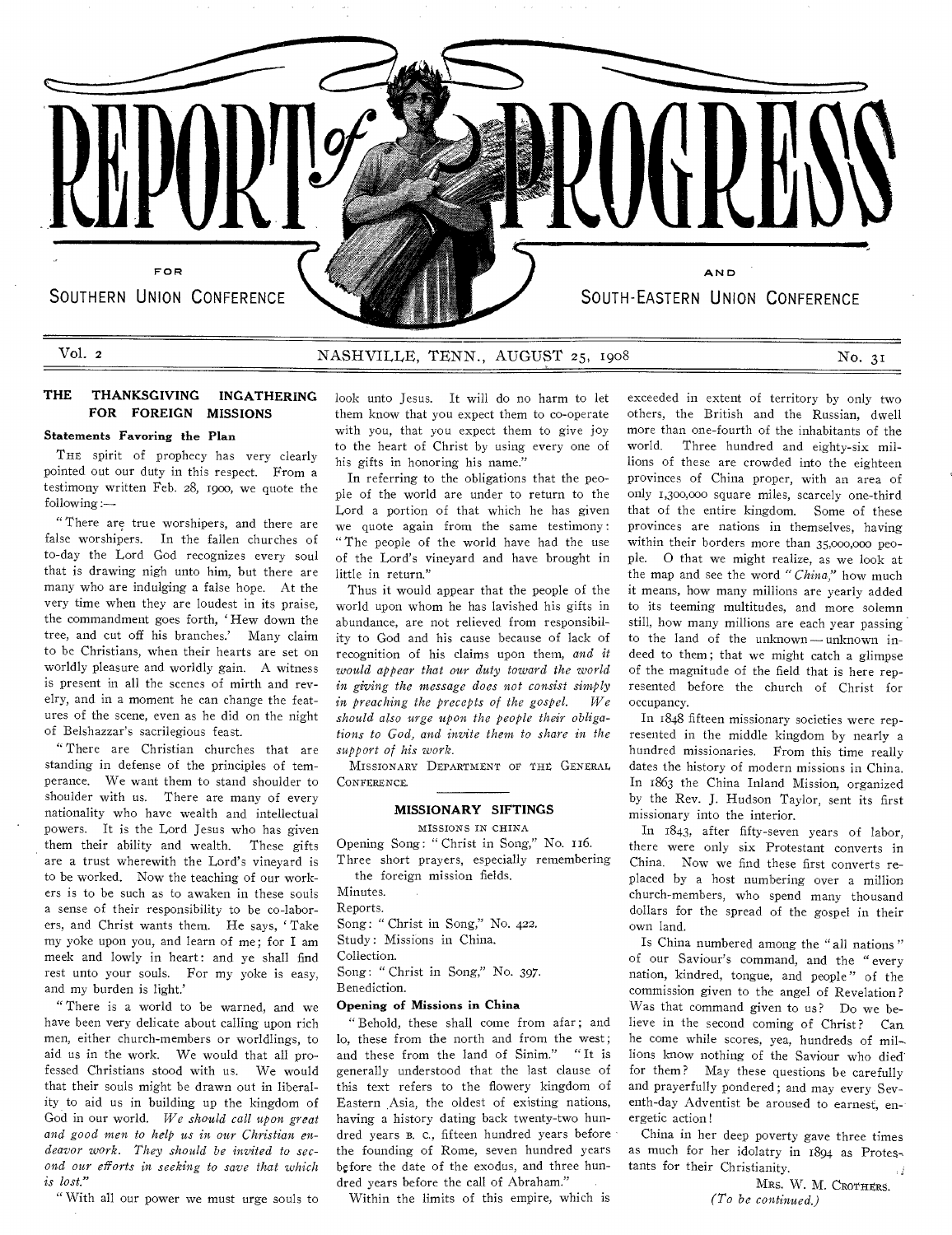#### **ALABAMA SABBATH-SCHOOLS Summary for the year ending June 30, 1908**

|                                            | Memb. -<br>shin | Oifer -<br>ings | Expendi-<br>tures | Amt. to<br><b>Missions</b> |
|--------------------------------------------|-----------------|-----------------|-------------------|----------------------------|
| Birmingham (w)  43 \$83.77 \$10.82 \$72.95 |                 |                 |                   |                            |
| Huntsville $\dots \dots \dots$ 85          |                 | 39.00           |                   | 39.00                      |
| Birmingham (c)  54                         |                 | 49.59           | 13.05             | 36.54                      |
| $\text{Marlow}$ 27                         |                 |                 | 41.74 T.71        | 40.03                      |
| Elkwood   26                               |                 | 20.16           |                   | 20.16                      |
| Montgomery $=(c)$ 25                       |                 | 10.00           | $\sim$            | 19.00                      |
| Magnolia Springs                           | 7               | 12.26           |                   | 12.26                      |
| Yankee Hill                                | 8               | 13.33           | .17               | 13.16                      |
| Eliza                                      | 19              | 11.53           | 5.22              | 6.3I                       |
| Mobile                                     | 15              | 15.28           | 4.54              | 10.74                      |
| Montgomery $(w)$                           | 7               | 10.62           | .60               | 10.02                      |
| Attalla                                    | Q               | 6.15            |                   | 6.15                       |
| Oak Level  22                              |                 | 5.05            | .75               | 4.30                       |
| Chunchula                                  | 6               | 8.66            |                   | 8.66                       |
| Headland                                   | H               | 4.06            | 2.66              | 1.40                       |
| Juniata   35                               |                 | 9.23            | 2.85.             | 6.38                       |
| Semmes $(6 \text{ mo.}) \dots$             | II              | 4.17            | .57               | 3.60                       |
| $Cardiff$                                  | 6               | 5.93            | 1.00              | 4.93                       |
| $Citronelle$                               | IO              | 6.22            | I.72              | 4.50                       |
| Bridgeport $(g \text{ mo.}) \dots$ 22      |                 | 9.32            |                   | 9.32                       |
| Drifton $(3 \text{ mo.}) \dots 12$         |                 | .qI             |                   | .91                        |
| New Decatur (3 mo.)                        | II              | 2.45            |                   | 2.45                       |
| Silver Hill $(3 \text{ mo.})$              | 8               | 2.62            |                   | 2.62                       |
| Home Schools  61                           |                 | 40.76           | -75               | 40.01                      |
| $\text{Comp-mecting} \dots \dots -$        |                 | 14.69           |                   | 14.69                      |

Totals .. ........ 540 436.50 46.41 390.09

The Sabbath-school at Semmes has been discontinued on account of removals. Our offerings this year are \$55.11 more than last year, while we have spent \$49.97 less on expense, and given \$105.08 more to missions.

Ten of the schools have given all their offerings to missions, others have joined them lately; so we hope that this time next year our report will show no expenditure for expenses, but that every cent given in the Sabbath-school will be really an offering to the Lord, and not an offering to ourselves to buy our Sabbath-school supplies with. It is hoped this year that the Sabbath-schools in the United States and Canada will give \$1,000 a week to missions. "Every man according as he purposeth in his heart, so let him give; not grudgingly or of necessity; for God loveth a cheerful giver. And God is able to make all grace abound toward you; that ye, always having all sufficiency in all things, may abound to every good work."

HELEN MCKINNON.

#### **CANVASSING IN ST. AUGUSTINE, FLA.**

THIS city, as all know, is the oldest in America, and although some parts of the city present a comparatively modern appearance, yet the greater part of it remains just as it was years ago before modern conveniences were known. The streets are narrow and crooked, some of the business streets being only about twelve and fifteen feet in width. It was here that Ponce de Leon discovered his fountain of youth, and where the historic old Fort Marion still stands.

When Bro. Wm. K. Achenbach and I came to this place, we found that about two-thirds of its inhabitants were Roman Catholics, and although this seemed like a rather forbidding place to sell Seventh-day Adventist literature, yet we went to work with good courage, feeling that the Lord's power is not limited to places or conditions. We found that very

little had been done here with our books, and as we took up this work, the Lord greatly blessed our efforts. It was surprising how the Catholics in many- instances would pur- -chase our books, and we trust that these few pages of truth placed in their hands may be . the means of turning some of them from the worship of the " beast" to worship the true God. a comercial  $\tau_{\rm{max}}=2.5$  and  $\sim$ 

We remained at this place four weeks, and while there Sisters Maggie and Elsie Achenbach joined our company and did good work selling our papers, Sister Maggie also selling several books. While there, we delivered about \$170 worth of books, and as Brother Achenbach has quite a large delivery there the 17th of August, we hope it will be at least \$200 after this delivery is made. Surely "this is the Lord's doing; it is marvellous in our eyes."

Brother Achenbach was invited to speak in one of the Baptist churches on the "Coming of the Lord." This he did, and all seemed deeply interested. On Sabbaths we met with Brother Capman's family for services.

Leaving St. Augustine August 6, we came to Jacksonville, where we are now located, and ready to take up the work here. We ask all our brethren to pray for us, that we may be able here also to do a work for Christ.

W. H. BRANSON.

#### **FLORIDA ITEMS**

THE Brooker church building was dedicated August 2.

Dr. W. H. Kynett went to Michigan this week for a few weeks.

Brother J. W. Manns is holding a series of tent-meetings in the country near Gainesville.

Brother C. P. Whitford is now in Concord, Tenn. He writes that he finds plenty to do wherever he goes.

Good reports come in from the various churches of the splendid meetings they are having as Elders Parmele and Stephenson are visiting them.

The interest manifested in the getting of a camp-meeting tent for the youth and children has been a pleasure to note. With continued efforts and perseverance on the part of the children and youth, they may have a tent paid for when camp-meeting time arrives. Only a few more weeks in which to raise the required amount, and may it be said of this tent, we " owe no man anything, but to love one another."

Elder and Mrs. L. T. Crisler leave this week for North Carolina. We regret very much that the failing health of Brother Crisler has made it necessary for him to seek restoration in a different clime. We hope that the mountain air may be conducive to health, and that he may soon recuperate to take up the work again which is so dear to him. They will attend the Lexington camp-meeting, and then locate in the mountains.

What one of our sisters who is canvassing did : On learning of the depleted condition of our tent and camp-meeting fund, she had a great desire to make an offering to it. Like

many others, her purse was empty, but she promised the Lord the proceeds of a day's work. The Lord blessed that day's work so that she realized \$3 for the tent and camp meeting fund. Should all do likewise, how do you think it would affect this fund? Shall we do it? The fund is overdrawn nearly \$100, and now we have to get a new circle for the large pavillion before our coming .camp-meeting, and this will cost \$10o. Can we not do as well as this sister $-\text{give a day's}$ .work?

A private letter just received from Elder L. H. Crisler contains the following

"At our last meeting in Jacksonville, four were baptized, and two others were ready, but sickness prevented, and six united with the church." Summing up their work there, he states that since they began there last fall, thirteen members have been taken " into the church, eleven on profession of faith. . . . We left three more fully convinced, and two I am quite sure will yield. Another is keeping the Sabbath." In addition to this, it would be in place to remark that during this time the church debt has been paid, and a baptistry added.

#### **TENNESSEE RIVER CONFERENCE ITEMS**

WORK on the new school building at Hazel, Ky., is progressing nicely. Brother Thos. Pavey had a hard fall from a second-story window, sustaining severe strains on both wrists, and one shoulder. He will be kept from the work for some time.

The Springville, Tenn., church is to have a church school this winter again.

Prospects are good for a large attendance at Hazel.

#### **THE SOUTHERN UNION CONFERENCE REPORT**

THE time has arrived for another report of the work done in this conference, and I am glad to be able to show that there is still a gain, both in the number of workers and the work done for the month of July. I was greatly in hopes that we could reach the fivethousand dollar mark in securing orders ; but we failed a little. However, we did extremely well with our delivery. No doubt you have heard it stated that deliveries cannot be made in the South in the summer time; but if you will notice the reports for the past two months, I think you will see that we can deliver books any time, even if we do not quite reach the mark we do in September and October.

I have just been attending the camp-meeting at Lake Charles, La. This was indeed a refreshing time for all present. Brother Reynolds was chosen to continue as field agent, and he expects to enter into the work with renewed strength and courage. They started a canvassers' fund, and secured between fifty and sixty dollars, and I expect, with the interest manifested, that this fund will quickly be doubled. They are planning on at least two institutes in the spring, and I say, Let the good work go on.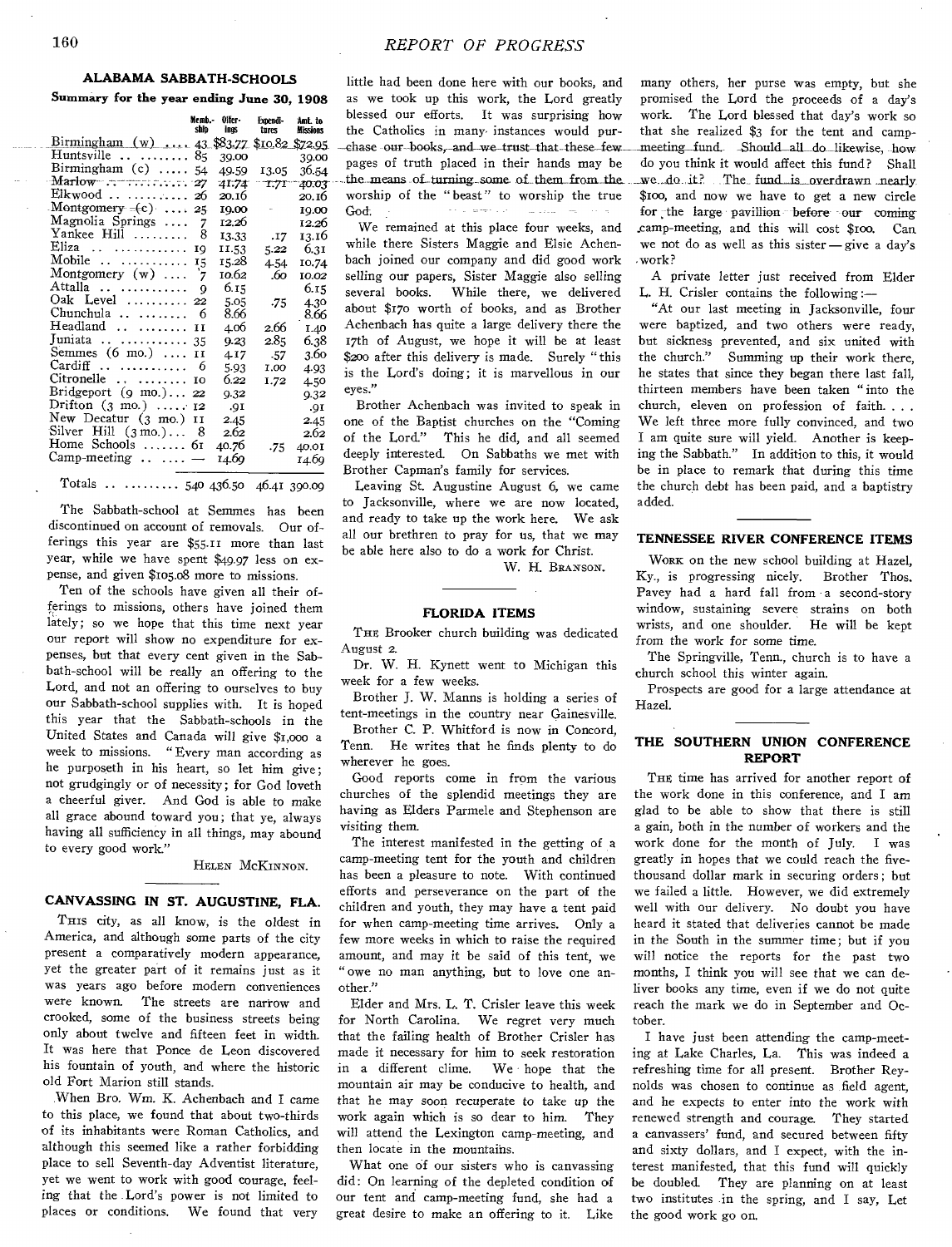**CANVASSING REPORT** 

You will notice that we have seventy-five canvassers in the field, and with the plans that are being laid for another year, there is no telling where we will stop; for the people have a *mind to work,* and this work is soon to be finished. We invite all our people to wake up and fall into line before it is too late.

I am now at Amory, Miss., and the interest seems to be good. The president of the conference has kindly given us the best hour in the day for the presentation of this branch of the work before the people, and Brother Miller, the field agent, is just running over with enthusiasm. Already they are planning for two institutes another year; and with this spirit coming in, you can count on a good work being done in old Mississippi.

On account of the camp-meetings over the field in this month, we cannot expect to do as much work in August as we have in the past months; but we trust that all will have a burden to do all they can to lift the standard up; for now is the time to push the work along with power.

REPORT OF THE UNION CONFERENCE *Conf. Agents Hrs. Orders Value Deily.*  La. . . . . . . . . . . 7 664 255 \$434.15 \$426.30 Ala. . . . . . . . . . 23 1548 1199 1559.10 558.70 Ky. . . . . . . . . . . . 23 2585 1046 1448.50 710.50 Miss. . . . . . . . . 8  $985$  409 642.90 272.60 Tenn. River .... 14 995 407 758.45 346.40

Total ...... 75 6781 3316 4843.10 2314.70 I call this a pretty good report; but I look forward to the near future when this will look very small. This is good, but nothing to what we can do when the people all make up their minds to work.

A. F. HARRISON.

### **THE COLORED WORK IN SOUTH CAROLINA**

THE colored work in this conference is moving rapidly. The numerical and financial strength is increasing. New Sabbath-keepers are appearing all over the state. Since my last report, one colored church has been organized with sixteen members, and has increased to twenty-one. A new company has been raised up at Bear Creek.

Elder Armstrong and R. T. Nash have been instrumental in bringing the light to the Bear Creek people. We have two laborers in the colored work in this state; but if the interest keeps on growing as it has in the past, we will have to ask that another laborer be sent to help take care of the work. I just closed a successful tent effort at Darlington, S. C., the home of A. J. Brunson. Elder Brunson

| <b>Southern Union Conference</b>  |    |        |         |  |  |  |  |
|-----------------------------------|----|--------|---------|--|--|--|--|
| For Two Weeks Ending Aug. 8, 1908 |    |        |         |  |  |  |  |
| Book Hours Value<br>$NAME-$       |    |        | Deliv'd |  |  |  |  |
| ALABAMA CONFERENCE                |    |        |         |  |  |  |  |
| I W Peevy IwkBFL 36               |    | \$290  | \$      |  |  |  |  |
| MrsMaudeLJvory 1wk .BFL           | 16 | 900    |         |  |  |  |  |
| $W$ H SwaitBFL 56                 |    | 65 30  | 3 50    |  |  |  |  |
| $E$ M Gates $BFL$ 53              |    | 1950   |         |  |  |  |  |
| E A WoodBFL 55                    |    | 20 50  |         |  |  |  |  |
| H A LyndcKBS 94                   |    | 86 75  | 6 00    |  |  |  |  |
| Benj Griffiths  BFL BS 60         |    | 94 50  | 3 00    |  |  |  |  |
| R F ThompsonBFLBS                 | 79 | 64 00  | I 00    |  |  |  |  |
| W A NelsonBFL BS                  | 78 | 86 70  | 150     |  |  |  |  |
| D C Wolfe IwkBFL                  |    | 23 00  |         |  |  |  |  |
| KENTUCKY CONFERENCE               |    |        |         |  |  |  |  |
| M Wheeler BFL                     | 75 | 58 15  | 8 25    |  |  |  |  |
| Asa Davis IwkBFL                  | 36 | 4 75   | 60 00   |  |  |  |  |
|                                   |    | 124 00 | 34 50   |  |  |  |  |
|                                   | 59 | - 5 25 | 23 45   |  |  |  |  |
| Charlsey Allran BFL               | 56 | 37 45  | 2 40    |  |  |  |  |
| Ruth Etta JonesCK                 | 40 | II 50  | 150     |  |  |  |  |
| Dollie H CallenderD&R 51          |    | 20 00  |         |  |  |  |  |
| James Dutch $\ldots \ldots$ D&R   | 46 | 22 45  | 14 25   |  |  |  |  |
|                                   | 73 | 13.50  |         |  |  |  |  |
| Hannibal Beck  D&R                | 8g | 25 75  | 3 75    |  |  |  |  |
|                                   | 92 | 51 50  | 11 50   |  |  |  |  |
| Warren Judson IwkD&R              | 43 | 24 50  | 8 00    |  |  |  |  |
| Mrs Alice Reynolds. . D&R         | 39 | 875    |         |  |  |  |  |
| LOUISIANA CONFERENCE              |    |        |         |  |  |  |  |
| Jas Anderson BFL                  | 70 | 74 00  | 20 00   |  |  |  |  |
| J P Campbell IwksofP              | 30 | 50 00  | 32 60   |  |  |  |  |

was holding a series of meetings at the same time that I was. His meetings were held in a Baptist church three blocks away.

After baptizing we left Darlington for Greenville, S. C., where our camp-meeting was to be held July 24 to August 3. We arrived on time, and began meetings the 24th with about one hundred present. Since that date our meeting has been well attended, with an average attendance of three hundred. Only a few nights did the congregation fall below two hundred. Sunday night five hundred were present, and last night, which was Monday, there was a congregation of about three hundred twenty-five. Rain does not keep the people away from hearing these strange truths. I am now at the "white heat period" of the meeting, and am unable to seat the people. I will have to set out begging for another tent  $60 \times 90$  so as to be able to accommodate the people.

If the work keeps on prospering as it has, it will only be a short time when South Carolina will rank third in the two union con-<br>ferences in the colored work. Eighteen ferences in the colored work. months ago South Carolina was last in all the conferences so far as the colored work was concerned, but now she ranks second in the Southeastern Union and fourth in the conferences south of the Mason and Dixon line in the colored work. God is blessing this neglected part of the vineyard. SYDNEY SCOTT,

# MISSISSIPPI CONFERENCE  $H \cdot G$  Miller....... MISC  $45$  30 50

|                               | --  |            |              |
|-------------------------------|-----|------------|--------------|
|                               | 69  | 66 10      | 760          |
| Ella Johnson Iwk.CK NTP       | 11  | 13 40      | - 70         |
| Louis Thomas BFL              | 89  | 75 20      | 70           |
|                               | 43  | -9.85      | 32 25        |
| Virgil Smith D&R              | 56  | 54 50      | 35 40        |
| A A Johnson IwkCK             | 15  | 14 80      | I 40         |
| $\uparrow$ M Harp Iwk $BFL$   | 47  | 28 00      |              |
| E Clark 1wkck NTP             | 50  | 38 60      | 13 60        |
| TENNESSEE RIVER               |     | CONFERENCE |              |
| R H HazeltonD&R               |     | 39 85      |              |
| Mabel West IwkD&R             | 36  | 12 75      | 22 75        |
| Harry A FitchCK NTP           | 29  | 4480       | 21 00        |
| Virgil Wall $\dots$ . BFL NTP | 30  | 32 90      |              |
| Mrs Alice Patton 1wkD&R       | 25  | -8.90      | 9 20<br>8 50 |
| Mamie Moore D&R               | 39  | 39 15      |              |
| RECAPITULATION                |     |            |              |
| Alabama Conference            | 527 | 499 55     | 15 00        |
| Kentucky Conference 796       |     | 407 55     | 167 60       |
| Louisiana Conference 100      |     | 124 00     | 5200         |
| Mississippi Conference 425    |     | 300 45     | 122 15       |
| Tennessee River Conf 139      |     | 178 35     | 61 45        |
|                               |     |            |              |

Total  $\ldots$   $\ldots$   $\ldots$   $\ldots$   $\ldots$   $\ldots$   $\ldots$   $\ldots$   $\ldots$   $\ldots$   $\ldots$   $\ldots$   $\ldots$   $\ldots$   $\ldots$   $\ldots$   $\ldots$   $\ldots$   $\ldots$   $\ldots$   $\ldots$   $\ldots$   $\ldots$   $\ldots$   $\ldots$   $\ldots$   $\ldots$   $\ldots$   $\ldots$   $\ldots$   $\ldots$   $\ldots$   $\ldots$   $\ldots$   $\ldots$   $\ldots$ 

#### **Southeastern Union Conference**

CUMBERLAND CONFERENCE

| CUMBERLAND CONFERENCE                    |      |                    |         |
|------------------------------------------|------|--------------------|---------|
| Reeder IwkBFL<br>S<br>F                  | 31   | 15 50<br>69 80     |         |
| B SedoreBFL<br>F                         | 65   |                    |         |
| Harry Watt BFL                           | 87   | 25 60              | 4 85    |
|                                          |      | 20 75              |         |
| Walter Kirkham ɪwk.ʁɛɪ                   | 34   | 98 95              |         |
| С<br>M EmmersonBFL                       | 55   |                    | 595     |
| A D Day IwkBFL NTP                       | 10   | 70<br>1            |         |
| A CaldwellBFL NTP<br>L                   | 66   | 28 95              | 750     |
| Mrs A D Day 1wk.bfL NTP                  |      |                    | 4 00    |
| E D Haskell IwkCK                        |      | 32 00              | 18 90   |
|                                          |      | 12 00              |         |
| нs<br>Miller IwkD&R                      |      |                    |         |
| B F Halstead 1wkBFL                      | 34   | 360                | 360     |
| FLORIDA CONFERENCE                       |      |                    |         |
| P W Paulson 6wks                         |      |                    |         |
|                                          | 106  | 50<br>133          | 61 90   |
| . D&R BFL                                |      | 85                 |         |
| MaeHollingsworth Iw BFL                  | 10   | 5                  |         |
| Carl Matthews BFL                        | 71   | 23 00              | 31 60   |
| Mrs Rosa Bishop Iwk sofp                 |      |                    | 23 00   |
| W H BransonBR                            | 53   | 21 65              | 102 00  |
| Wm K Achenbach D&R CK                    | 46   | 24 70              | 63.70   |
| H Robison Iwksofp                        | 4    | 2 00               | 16 35   |
| L                                        |      |                    | 16 35   |
| LeRoyTCrisler Iw GC Sofp                 | 10   |                    |         |
| GEORGIA CONFERENCE                       |      |                    |         |
| $G$ Dent $Iwk$ $BFL$<br>S                | I    | I<br>oo            | I 00    |
|                                          | 69   | 6025               |         |
| Albert Benson D&R<br>R E Williams IwkD&R | 28   | 101<br>oo          |         |
|                                          | 86   | 50                 | 500     |
| Sudduth 3wks. BFL<br>JA                  |      | 105                |         |
| Hines Carter BFL                         | 15   | 28<br>-50          |         |
| Mrs A L Manous Iwk. D&R                  | 2    | $\mathbf{I}$<br>50 | 50<br>3 |
| Wm_McConnell 1wk ck BS                   | 35   |                    | 34 00   |
| P R Rainwater IwkBFL                     | 15   | 17 50              | 6 00    |
|                                          | 10   | 595                | 17 25   |
| MyrtleMaxwell1w BFL NTP                  |      |                    | 2 10    |
|                                          | 21   | 14 10              |         |
|                                          | 4    | I 00               | 125     |
| J D Andrews Iwkcc<br>G T Ellingson Iwkcc | 53   | 28 00              |         |
|                                          | 17   |                    | 24 00   |
| T Carter IwkD&R<br>G.                    | 5    | 10 00              |         |
| NORTH CAROLINA CONFERENCE                |      |                    |         |
|                                          | 16   |                    | 57 25   |
| Chas Peden IwkD&R                        |      | 4 25               |         |
|                                          | 75   | 33 25              | 77 75   |
| Guy L. KerleyD&R<br>J P Allran 1wkCK     | 35   | 630                | 83,30   |
| W E Lanier D&R BS                        | 62   | 900                | 118 60  |
| R L Underwood Iwk.D&R                    | 21   |                    | 21 00   |
| S Killen IwksofP<br>J                    | 4    | 6 00               | 6 00    |
|                                          | 40   | 7 40               | 7 40    |
| MrsJaneHundley 1wk M1SC                  | 60   |                    | 13.00   |
| MrsAnnaPatterson Iw MISC                 |      | 13 00              |         |
| SOUTH CAROLINA                           |      | Conferen <b>ce</b> |         |
| F A Evans 1wk sofp sofp                  | 2    | 6 25               |         |
| SHSwingle 1wk sofp sofp                  | 12   | 14 75              | 600     |
| H B Gallion IwkD&R                       | 8    |                    | 10 00   |
| G S Vreeland IwkDofA                     | 33   | 8 50               | 47 25   |
|                                          |      |                    |         |
| RECAPITULATION                           |      |                    |         |
| Cumberland Conference 382                |      | 308 85             | 4985    |
| Florida Conference 300                   |      | 20 I<br>70         | 298 55  |
| Georgia Conference 361                   |      | 374 30             | 94 10   |
| North Carolina Conf 313                  |      | 79 20              | 384 30  |
| South Carolina Conf 55                   |      | 29 50              | 6325    |
|                                          |      |                    |         |
| Total                                    | 1411 | 55<br>973          | 890 05  |
| .<br>٠.                                  |      |                    |         |

## **CANVASSING REPORT OF THE SOUTHEASTERN UNION CONFERENCE FOR JULY, 1908.**

| Conference                                           | Agts. | Hrs. | Orders | Value    | Helps    | Total   | Delivered     |
|------------------------------------------------------|-------|------|--------|----------|----------|---------|---------------|
| Cumberland Conference                                | T     | 1224 | 3бо    | \$603.00 | \$120.85 | \$72385 | \$736.90      |
| Georgia Conference  6                                |       | 1075 | 204    | 624.20   | 125.35   | 749.55  | 279.00        |
| North Carolina Conf                                  |       | 983  | 404    | 383.05   | 55.20    | 438.25  | 584.95        |
| South Carolina Conf 10                               |       | 652  | 468    | 588.8o   | 110.50   | 708.30  | <b>00.101</b> |
| $Florida$ Conference                                 |       | 323  | 313    | 381.30   | 36.55    | 417.85  | 67.15         |
| $Total \dots \dots \dots \dots \dots \dots \dots 4I$ |       | 4257 | 1758   | 2580.35  | 457.45   | 3037.80 | 1859.90       |
|                                                      |       |      |        |          |          |         | $V$ O. Cole.  |